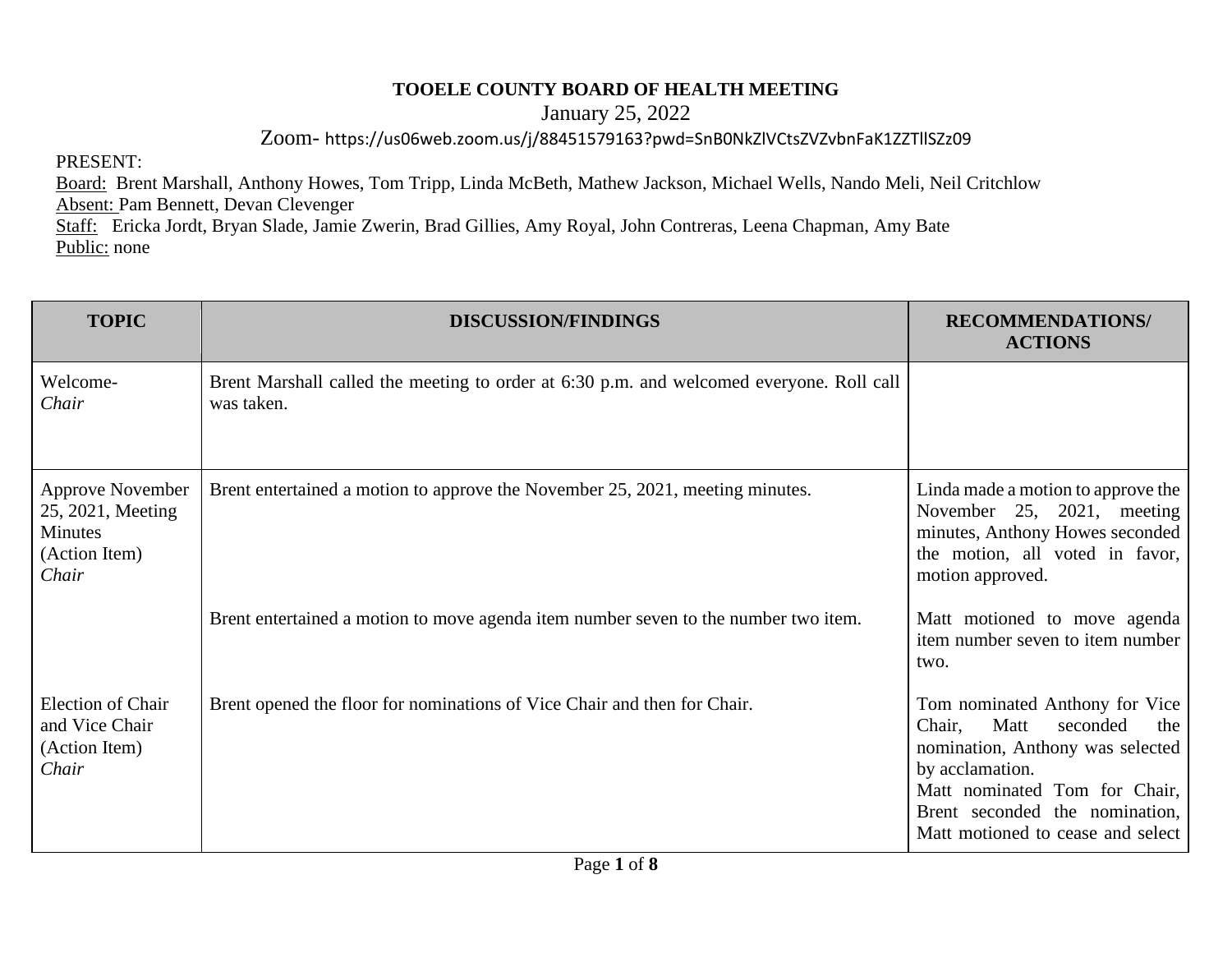| Selection of new<br>Board Members,<br>COG and<br>Grantsville<br>(Action Item)                                                                            | Nando Meli took the oath of office and was sworn in as a board member to represent<br>Incorporated Municipalities. Nando was selected by the Council of Governments. Nando is<br>replacing previous member Brian Johnson.<br>Neil Critchlow took the oath of office and was sworn in as a board member to represent<br>Grantsville City. Neil is replacing previous board member, Brent Marshall.                                                                                                                                                                                                                                                                                                                                                                                                                                                                                                                                       | by acclamation, all voted in favor<br>for both nominations. |
|----------------------------------------------------------------------------------------------------------------------------------------------------------|-----------------------------------------------------------------------------------------------------------------------------------------------------------------------------------------------------------------------------------------------------------------------------------------------------------------------------------------------------------------------------------------------------------------------------------------------------------------------------------------------------------------------------------------------------------------------------------------------------------------------------------------------------------------------------------------------------------------------------------------------------------------------------------------------------------------------------------------------------------------------------------------------------------------------------------------|-------------------------------------------------------------|
| <b>Board Member</b><br><b>Assignment Reports</b><br>(Information Item)<br>Chair                                                                          | Linda gave an update on the upcoming Symposium to be held March 31 - April 1 in Richfield.<br>Ericka has emailed the group information on how to register for the event.<br>Tom gave an update on the Opioid lawsuit. Tooele County joined the lawsuit along with 19<br>other counties in the state. The settlement funds will be distributed amongst all counties in<br>the state whether they joined the lawsuit or not. There will be incentives for settling if 100%<br>of the complainants agree, if all don't agree it will push back the deadline. Utah would get<br>100% of their portion but if less than 100% agree they will only get 85% of their portion.<br>Funds will be divided by states by population. States would receive 50% upfront and the other<br>50% over eighteen years to be used for education and treatment. Utah would receive about<br>\$260,000,000 and Tooele County would receive about \$4,000,000. |                                                             |
| Health Officer's<br>Report                                                                                                                               | John presented the BOH COVID-19 Status Report for the State of Utah and Tooele County.<br>State of Utah as of January 24, 2022.                                                                                                                                                                                                                                                                                                                                                                                                                                                                                                                                                                                                                                                                                                                                                                                                         |                                                             |
| COVID-19 Update<br>(Information Item)<br>Quarantine &<br><b>Isolation Guidance</b><br>(Information Item)<br><b>Staffing Update</b><br>(Information Item) | Tooele County-<br><b>Tooele County:</b><br>19,105 total cases<br>609 total hospitalizations<br>88 deaths<br>$\bullet$<br>Averaging well over 100 cases per day (7-day average for state $=9677$ ), over the<br>weekend ~580 cases reported.<br>Highest incidence rate in ages 15-24 & $65+$<br>Wendover- based on two testing sessions average $\sim 61\%$ positivity                                                                                                                                                                                                                                                                                                                                                                                                                                                                                                                                                                   |                                                             |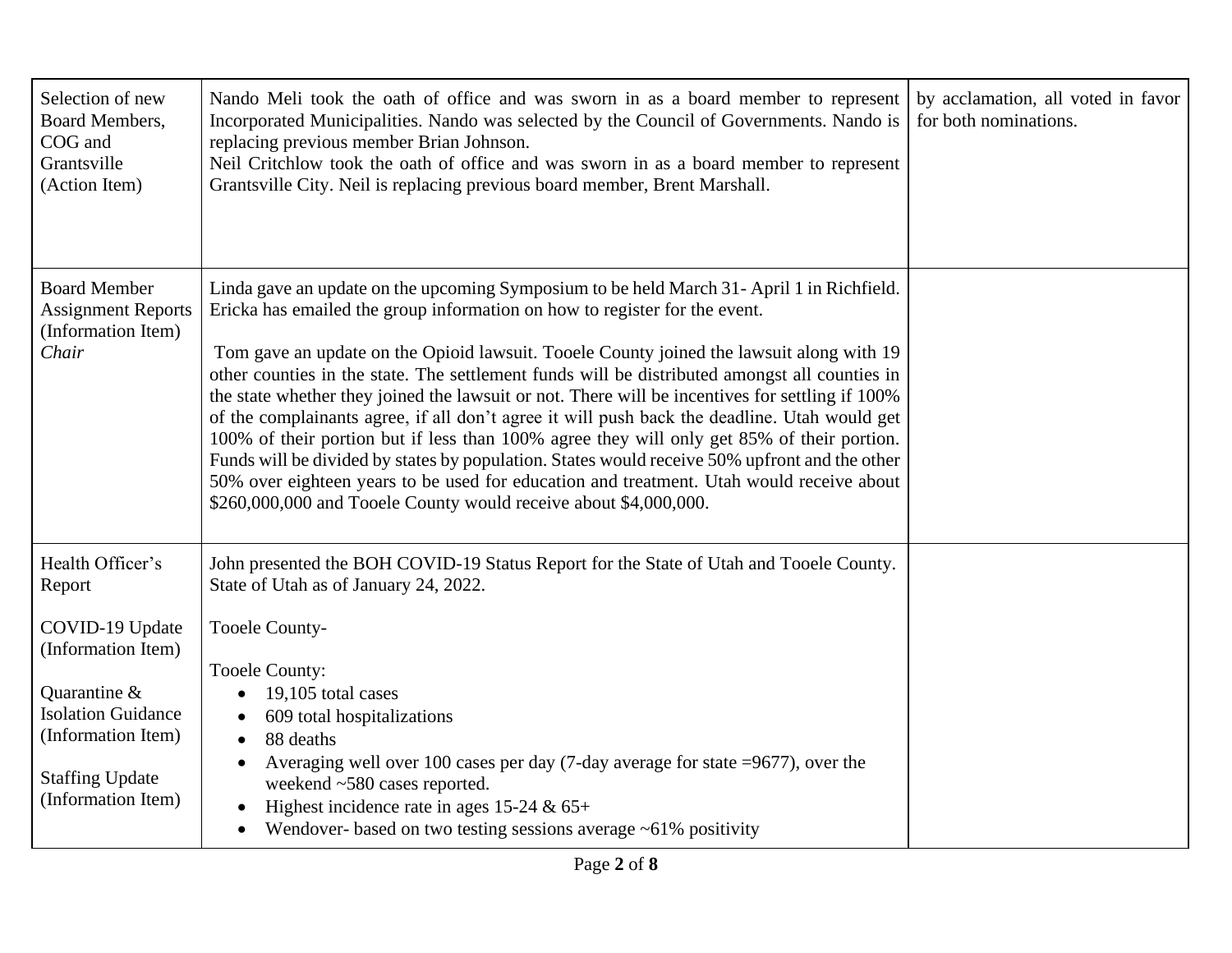| John Contreras | Urgency to develop outreach activities<br>Nevada support<br>We are on an urgent timeline to develop some outreach activities. We have reached out to<br>Nevada to get some support from them. We need to develop and implement models in<br>Wendover as soon as possible.<br>• Grantsville outreach activities (challenges). Working on models to get more people<br>involved and to get more information out to residents.<br>Incidence Growth for State= 1.33<br><b>Test Sites:</b><br>$\bullet$<br>• Tooele City-<br>o Park & Ride Monday-Saturday $7am - 7pm$ (FREE)<br>o Premier Diagnostics<br>o Walgreens<br>Stansbury-<br>o Stansbury Health Center??<br>Grantsville-<br>Grantsville Baseball Stadium Tuesdays and Thursdays & 12pm -<br>$\circ$<br>7pm (FREE)<br>Linda asked how information could be shared to let people know that some of the test sites<br>are free and some charge? John noted the test locations are on the tooelehealth.org website<br>and it includes which ones are free. Amy Bate will post information on the social media<br>sites again and will run some messaging in the Tooele Transcript. Amy reminded that<br>people need to ask before being tested if there is a fee. Linda asked for signs about the test<br>sites to be posted at the senior centers, Amy will update current flyers to include that private<br>companies may charge a fee and then will distribute them throughout the community for<br>those who don't have access to the internet. Matt added that the Tooele County School<br>District has distributed the free and fee test location information to their patrons through<br>various means.<br>Statewide Hospitalization Status-<br>U of $U - ICU - 87\%$ , Acute-100%<br>IHC- ICU-101%, Acute-100% |  |
|----------------|-------------------------------------------------------------------------------------------------------------------------------------------------------------------------------------------------------------------------------------------------------------------------------------------------------------------------------------------------------------------------------------------------------------------------------------------------------------------------------------------------------------------------------------------------------------------------------------------------------------------------------------------------------------------------------------------------------------------------------------------------------------------------------------------------------------------------------------------------------------------------------------------------------------------------------------------------------------------------------------------------------------------------------------------------------------------------------------------------------------------------------------------------------------------------------------------------------------------------------------------------------------------------------------------------------------------------------------------------------------------------------------------------------------------------------------------------------------------------------------------------------------------------------------------------------------------------------------------------------------------------------------------------------------------------------------------------------------------------------------------------------------------------|--|
|                |                                                                                                                                                                                                                                                                                                                                                                                                                                                                                                                                                                                                                                                                                                                                                                                                                                                                                                                                                                                                                                                                                                                                                                                                                                                                                                                                                                                                                                                                                                                                                                                                                                                                                                                                                                         |  |
|                |                                                                                                                                                                                                                                                                                                                                                                                                                                                                                                                                                                                                                                                                                                                                                                                                                                                                                                                                                                                                                                                                                                                                                                                                                                                                                                                                                                                                                                                                                                                                                                                                                                                                                                                                                                         |  |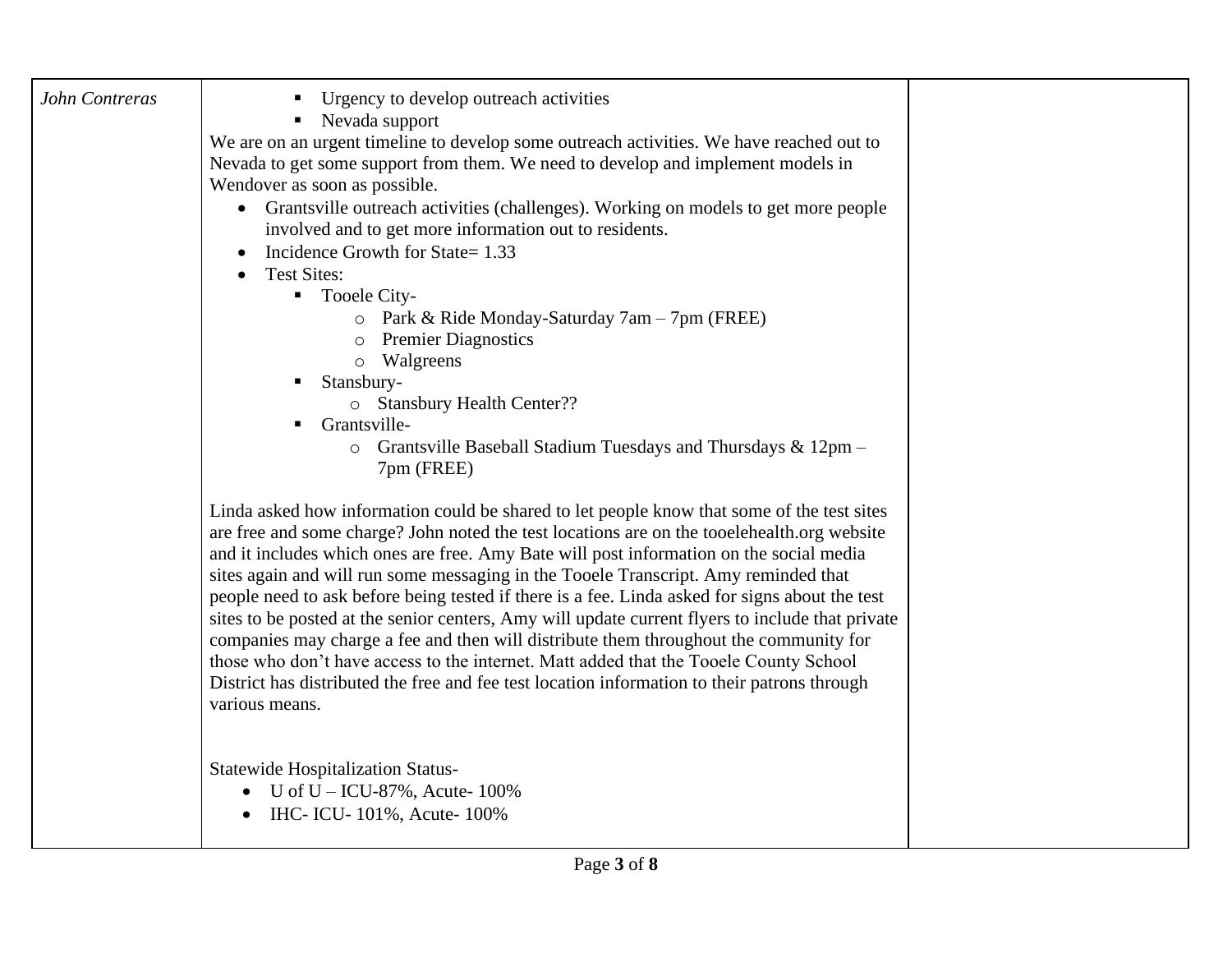Tooele Hospitalization Status (Update for Friday 1/21/22)

- Patients:
- o COVID: 5 or less
- o ED: 57 patients seen yesterday (not sure how many were COVID related)
- Staff:
	- $\circ$  Total out/Not at work: ~22

Statewide and Tooele vaccination rates:

- 67.6% of all Utahns received at least one dose, 60% Tooele
- 59.5% of all Utahns fully vaccinated, 53% Tooele (more than 75% is needed to reach herd immunity)
- 73% 5+ received at least one dose
- 64.3% 5+ fully vaccinated

John gave a legislative update. SJR003 passed last week which terminated mask mandates for Salt Lake and Summit Counties. Businesses are free to require customers to wear masks. Proposed House Bill 182 would limit the powers of mayors to enact emergency orders in a pandemic. It would also exempt state facilities from local health orders. Beginning Jan. 31, 2022 House Bill 183 says if a school surpasses a case threshold the local governing board will need to request an application to go virtual or remote by seeking approval from the governor, the president of the Senate, the speaker of the House of Representatives and the state superintendent of public instruction and in addition to getting approval they must also hold a public meeting. This will be very time consuming and may impede the schools' efforts to try to mitigate an outbreak. These changes have drastically reduced resources available to protect public health.

John explained we are experiencing a significant staff shortage due to the number of staff who are out with COVID or who are experiencing symptoms. Several schools in Tooele have switched to remote in the past two weeks. There are challenges statewide in several schools where staff are out sick, so parents are having to fill in as substitute teachers. Matt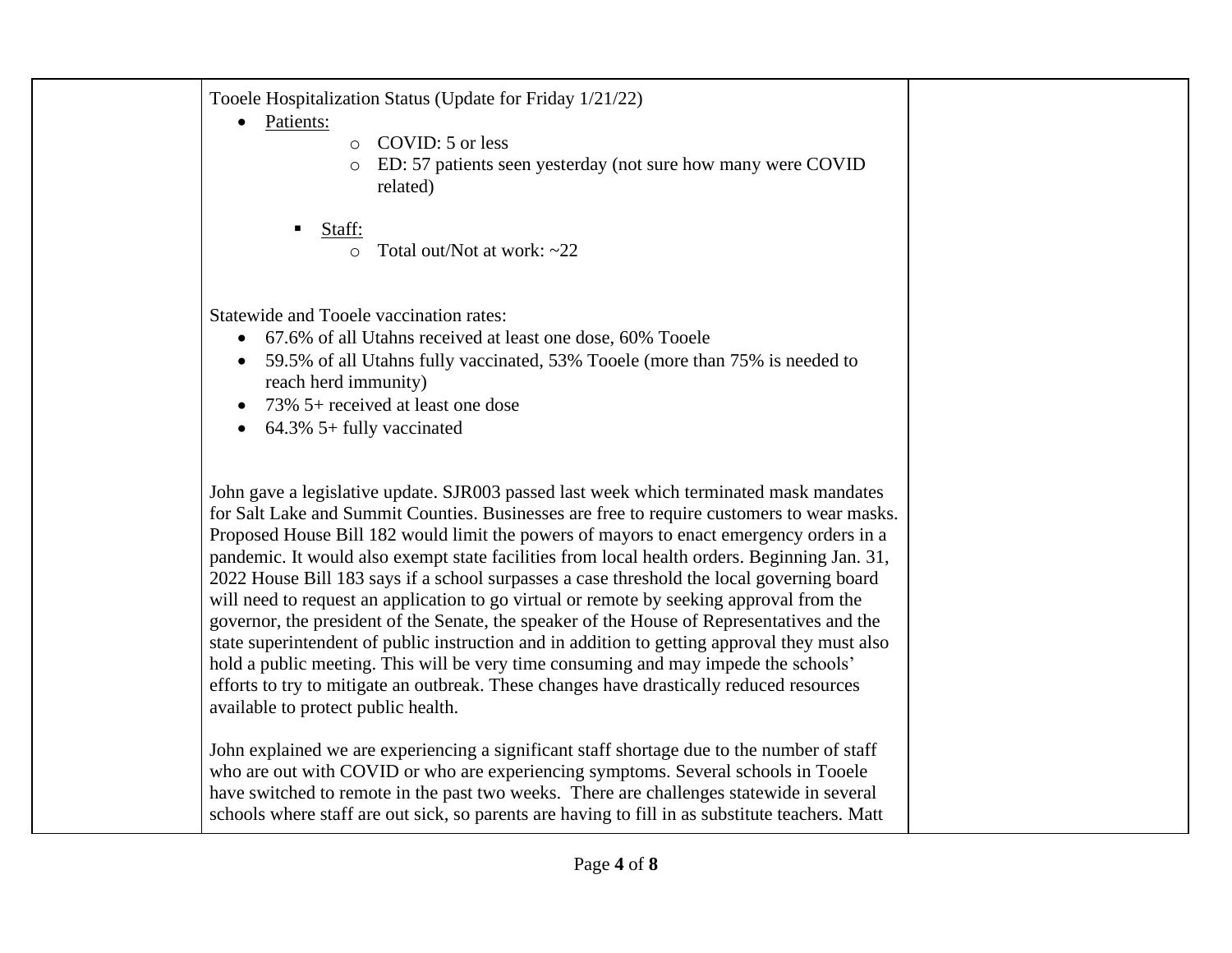|                                                                                                                                      | said the administration decided to move secondary schools online for a couple of days<br>which helped get numbers down. The administration board met with the school board but<br>knowing the legislation changes there were coming they decided not to move to virtual<br>learning for two weeks.<br>John acknowledged that the quarantine and isolation guidelines are confusing. As a rule of<br>thumb stay home for 5 days if test positive then can return if you are not symptomatic and<br>wear a mask for an additional 5 days. If you are symptomatic stay home until your<br>symptoms resolve and hopefully by then you will test negative. If you still test positive but<br>are not symptomatic you should still wear a mask. We do not provide documentation for<br>negative tests for returning to work, check with your health provider or a testing site. If you<br>are exposed at home and are sick isolate at home for 5 days or until your symptoms resolve.<br>If you are exposed but are fully vaccinated including a booster you can leave your house but<br>wear a mask for 10 days. If not fully vaccinated, you should stay home for 5 days and wear<br>a mask for 10 days, get tested if you become symptomatic.<br>John shared a report from UDOH on Influenza as of January 2022. Rates were low<br>nationally last year from Sept. 27, 2020 to April 24, 2021 it is unknown what this year's flu<br>season will bring. He shared some data of Seasonal Influenza associated hospitalizations<br>for:<br>$2019 - 2020 = 2.22$ per 100k<br>$2020-2021=0.00$ per 100k<br>Current 140= 0.89per 100k<br>$\bullet$ |                                                                                                                       |
|--------------------------------------------------------------------------------------------------------------------------------------|-------------------------------------------------------------------------------------------------------------------------------------------------------------------------------------------------------------------------------------------------------------------------------------------------------------------------------------------------------------------------------------------------------------------------------------------------------------------------------------------------------------------------------------------------------------------------------------------------------------------------------------------------------------------------------------------------------------------------------------------------------------------------------------------------------------------------------------------------------------------------------------------------------------------------------------------------------------------------------------------------------------------------------------------------------------------------------------------------------------------------------------------------------------------------------------------------------------------------------------------------------------------------------------------------------------------------------------------------------------------------------------------------------------------------------------------------------------------------------------------------------------------------------------------------------------------------------------------------------------------------------------------|-----------------------------------------------------------------------------------------------------------------------|
| <b>Financial Report</b><br>2022 Budget<br>(Action Item)<br>December Financial<br>Report<br>(Information Item)<br><b>Brad Gillies</b> | Brad had previously emailed the 2022 Budget Summary Report to the group. He noted that<br>this board had approved the report two meetings ago and it has been approved by the<br>County with no issues or objections. He added that the budget was approved with these two<br>additional line items: one being that now each department within the county will be<br>responsible to cover their own expenses related to their facilities. In the past this fell under<br>the Facilities Dept. budget, with the exception of large items. We now have a \$100,000 line<br>item in our budget called Building Maintenance, this will be an additional expense. A<br>second additional expense charged by the county will be for an Admin fee of \$176,000. The<br>fee will cover expenses for services non grant related for IT, HR, Legal services, payroll.                                                                                                                                                                                                                                                                                                                                                                                                                                                                                                                                                                                                                                                                                                                                                                               | Tom made a motion to ratify the<br>2022 Budget, Michael seconded<br>the motion, all voted in favor,<br>motion passed. |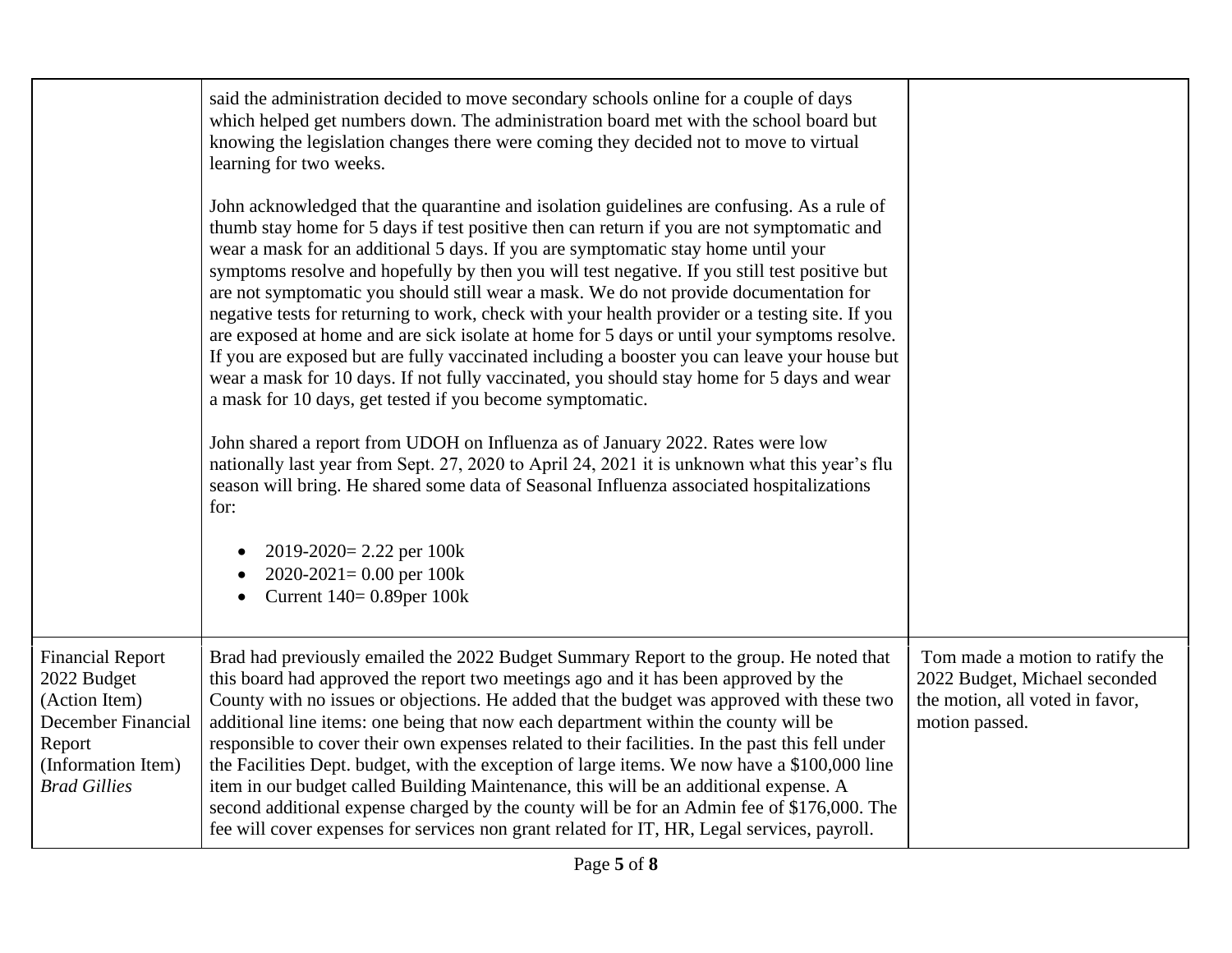These additional fees will come out of our fund balance. Linda asked about Aging Services paying a portion of Jeff's salary, Brad confirmed this is correct. Brad explained that each employee fills out a time distribution sheet to account for every hour worked so it can be billed to the appropriate program. A formula is used to charge back hours spent to a specific program. Tom advised the report can be viewed on the county website.

Brad summarized the following for the Preliminary 2021 Year-End Financial Report:

REVENUE- Operating revenue through December 31, 2021, is about 93% of the annual budget. State contract payments have not been received for November and December; however, they have been estimated for this report. All money received for COVID has been listed separately on this report. Fees for services should be about 91% of budget. There has been a slight reduction of fees collected for immunization services.

EXPENSES- Operating expenses through December 31 are about 87% of the annual budget. All departments are under budget. All wages and benefits are shown paid in their corresponding divisions. Time spent on COVID is not being reimbursed through regular grants and contracts but is instead reimbursed through separate COVID funding.

NET OPERATING- Net operating shortfall for the year is estimated to be about \$1,250,000 or about 76% of what was budgeted for the year. We had budgeted to take about \$390,000 out of our accumulated fund balance, however that will not be necessary. The shortfall will be covered by other budgeted sources such as the County contribution and the health tax levy.

COVID- expenditures are estimated to be about \$1,286,000 for the year. This includes \$660,000 in direct expenses such as COVID employee wages and benefits, contact tracing, community healthcare workers, computers, and other equipment. Indirect expenses total about \$626,000. This includes wages and benefits for non-COVID employees during the time they've spent on COVID related activities and overhead. All COVID related expenditures have been covered by separate grants and fundings. There is currently COVID funding available for many areas of the response through June of 2024.

Brad reported that we received a report with a "low risk" rating after a recent review of our financial procedures and activities completed by the financial department of the State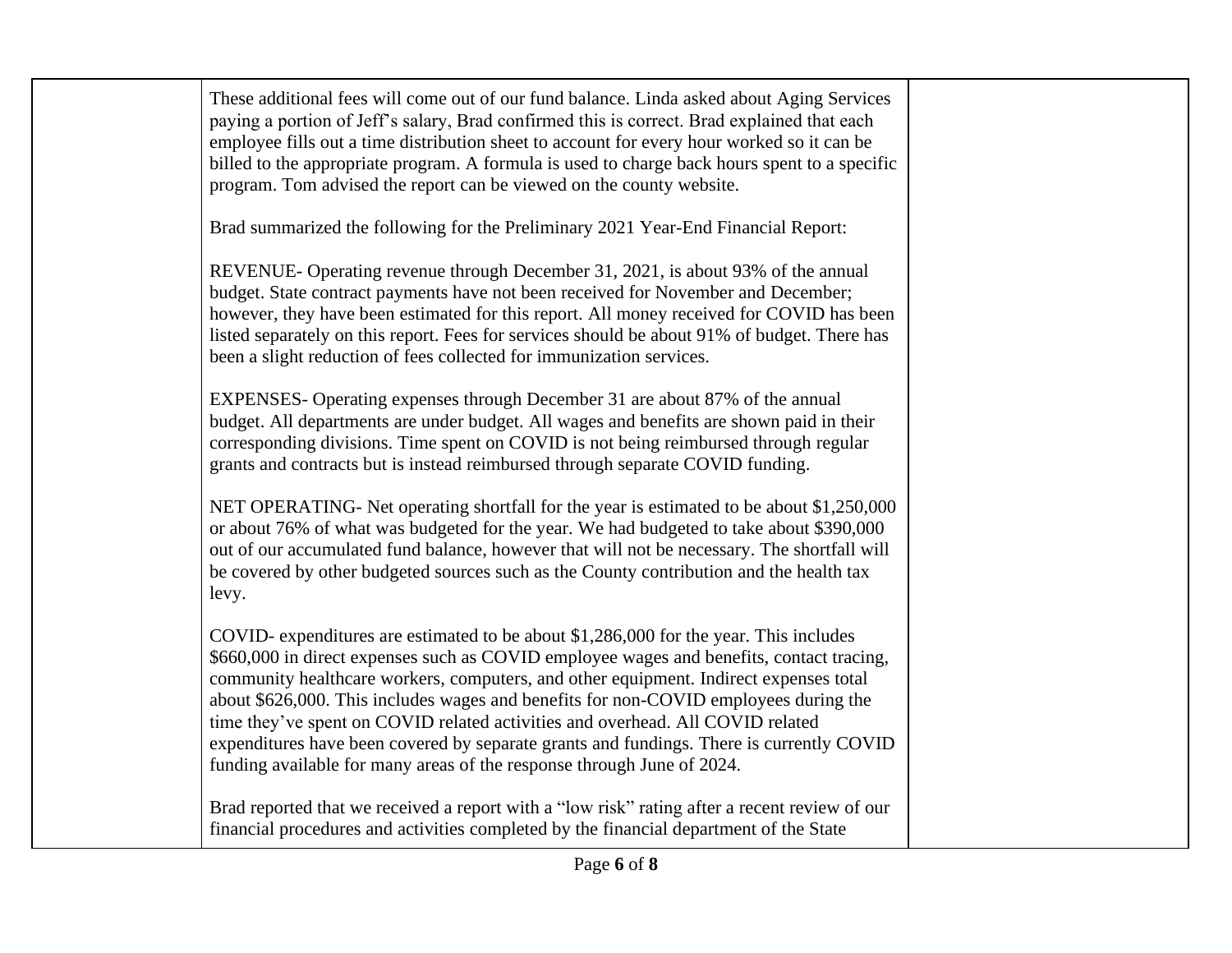|                                                                                                                           | Health Department. This low-risk rating helps increase our chances when applying for<br>competitive grants.                                                                                                                                                                                                                                                                                                                                                                                                                                                                                                                                                                                                                                                                                                                                                                                                                                                                                                                                                                                                                                                                                                        |  |
|---------------------------------------------------------------------------------------------------------------------------|--------------------------------------------------------------------------------------------------------------------------------------------------------------------------------------------------------------------------------------------------------------------------------------------------------------------------------------------------------------------------------------------------------------------------------------------------------------------------------------------------------------------------------------------------------------------------------------------------------------------------------------------------------------------------------------------------------------------------------------------------------------------------------------------------------------------------------------------------------------------------------------------------------------------------------------------------------------------------------------------------------------------------------------------------------------------------------------------------------------------------------------------------------------------------------------------------------------------|--|
| <b>Aging Services</b><br><b>Senior Center</b><br><b>COVID Response</b><br>(Information Item)<br>Jamie Zwerin              | Jamie reported that due to the high case numbers in the county they have chosen to error on<br>the side of caution and switch back to grab and go meals instead of allowing dining inside<br>of the senior centers. This decision was made on Jan. 13 <sup>th</sup> and will be reviewed after 30<br>days. While activities are still permitted inside the centers, masks are required, being<br>vaccinated and social distancing is highly encouraged, handwashing, staying home if sick.<br>John and Jamie went to the centers to answer any questions the seniors had. John explained<br>how transmissible the Omicron variant is and stressed the importance of getting vaccinated<br>including getting a booster. Most of the seniors have been supportive of the decision. Also,<br>employees are handling all In Home Services appointments and evaluations by phone for<br>now instead of going inside the client's home. This will continue until the incident rate<br>drops back to pre-peak rates. The state is following the same procedures and exercising<br>extra precautions.<br>The flooring has been installed in the Grantsville Center, so they expect to reopen the<br>beginning of February. |  |
| Emergency<br>Services Update<br>Test to Stay-School<br><b>COVID Testing</b><br>(Information Item)<br><b>Tracy Frailey</b> | John explained that Tracy could not attend tonight's meeting. She has worked with Tooele<br>County School District and the state to coordinate the Test to Stay events at the school.<br>They have met challenges of limited testing supplies, logistics, staffing etc. John<br>commended all involved for their hard work in handling these events.                                                                                                                                                                                                                                                                                                                                                                                                                                                                                                                                                                                                                                                                                                                                                                                                                                                               |  |
| <b>Board Member</b><br>Comments and/or<br>Concerns                                                                        | Nando noted that he would not be able to attend the May $12th$ meeting as it conflicts with<br>the Stockton Town board meeting.<br>Linda shared the Open Public Meeting Act training that is required annually for each board<br>member. Ericka will resend the information on how to complete the training. Linda<br>expressed her desire to go as a board and visit different areas of the Wendover community,<br>possibly in conjunction with the Board of Health Meeting on May 12 <sup>th</sup> .                                                                                                                                                                                                                                                                                                                                                                                                                                                                                                                                                                                                                                                                                                             |  |
|                                                                                                                           | Tom welcomed the new board members, thanked outgoing board members, and expressed                                                                                                                                                                                                                                                                                                                                                                                                                                                                                                                                                                                                                                                                                                                                                                                                                                                                                                                                                                                                                                                                                                                                  |  |